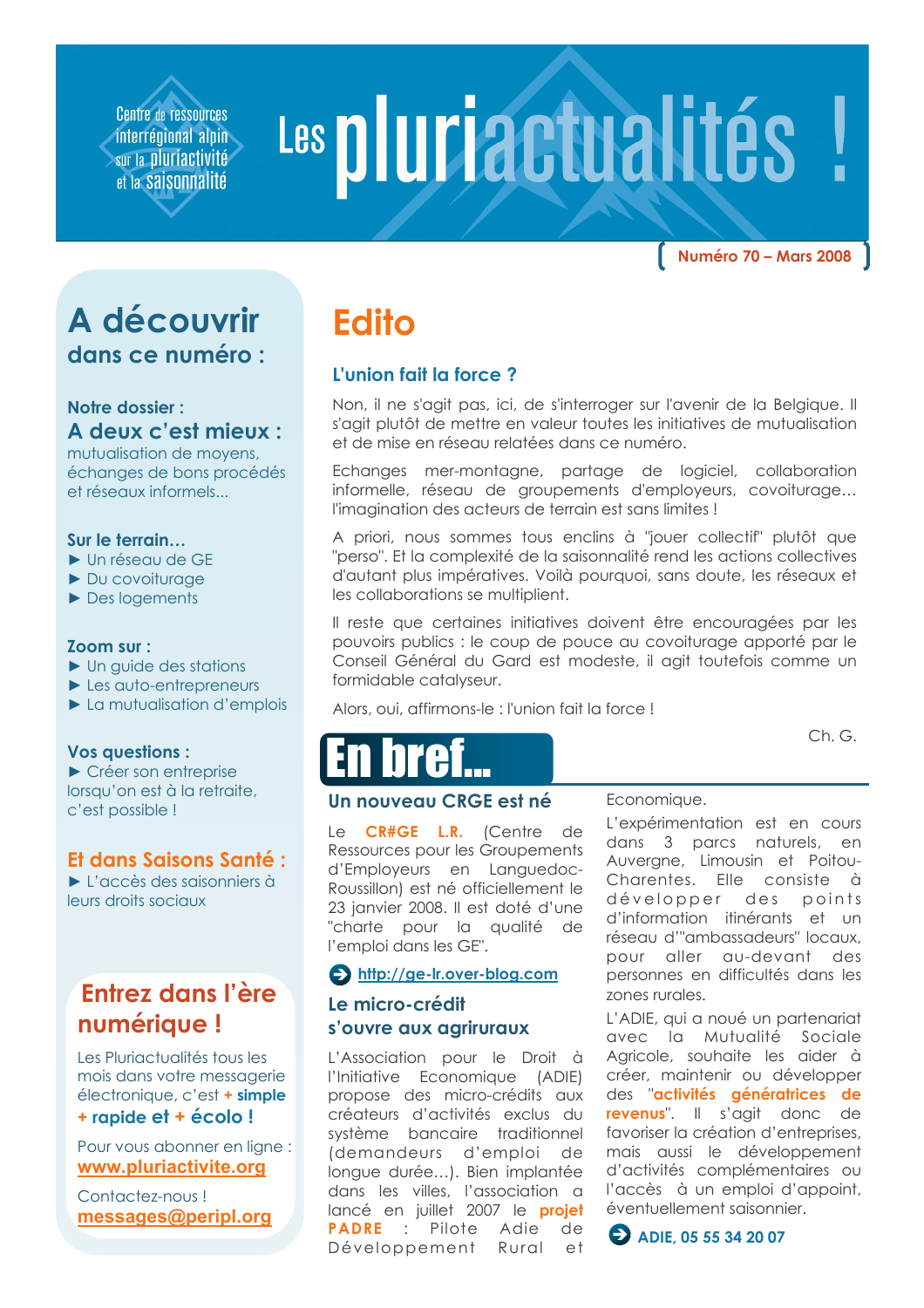# Dossier du mois

**Pourauoi** travailler seul quand on peut s'y mettre à plusieurs ? Il suffit parfois d'une simple rencontre ou d'une convergence d'intérêts pour nouer un partenariat fructueux

### **Anoter!**

#### Mer et montagne : les liens se poursuivent !

Les maisons des saisonniers pour collaborent souvent faciliter la mobilité des saisonniers.

En 2002, l'Espace Emploi Formation de **Courchevel** (73) a ainsi noué des partenariats avec le Service Emploi de Saint-Tropez  $(83)$ et les maisons des saisonniers d'**Agde** (34) et de Royan (17). D'autres partenariats sont encore à l'étude, depuis 2007 avec la Société des Bains de Mer de Monaco, et cette année avec la société Relais&Châteaux, présente dans de nombreux pays.

A chaque fois, l'objectif est de faciliter la circulation des offres d'emploi, pour sécuriser les parcours entre un hiver à la montagne et un été à la mer.

**S** Espace Emploi Formation de Courchevel, 04 79 00 01 01

### A deux c'est mieux !

Des partenaires aui se connaissaient depuis longtemps viennent de franchir le pas de la coopération sur le terrain.

#### Des groupements d'employeurs partagent un progiciel

Dans le Périgord Noir (24), le Groupement d'Employeurs Rural (GER) du Sarladais a vu le jour en 1996, pour mailler sur l'année des emplois saisonniers dans la récolte des fraises, des asperaes ou des noix et la culture du tabac. Employant à ce jour 110 salariés en CDI à temps plein, le groupement s'est ouvert à d'autres secteurs, comme l'hôtellerie-restauration ou l'artisanat.

Dans le Jura, le groupement d'employeurs DESFI est né en 2000. Il emploie plus de 200 personnes sur le département et répond quasi exclusivement à des besoins saisonniers, notamment dans la viticulture. En s'ouvrant à des adhérents non agricoles, DESFI souhaite augmenter la proportion de salariés en CDI (40% des effectifs actuellement).

Les deux groupements travaillent en partenariat avec leurs chambres d'agriculture respectives, qui ont facilité leur rapprochement. Ils partagent depuis cette année le même progiciel, mis à disposition sur Internet par le GER du Sarladais.

Quatre groupements se sont déjà abonnés à ce service, particulièrement adapté aux GE facturant plus de 40 000 heures de travail à l'année (soit 25 salariés à temps plein). Pour le GER, il ne s'agit pas d'une démarche commerciale, mais plutôt d'un outil collaboratif, élaboré et amélioré en fonction des besoins de ses partenaires.

#### **DESFI, 03 84 35 14 28 - GER du Sarladais, 05 53 51 07 55**

#### Deux associations accompagnent ensemble les saisonniers

L'Association Lyonnaise pour l'Insertion par l'Emploi Saisonnier (ALPIES) travaille sur toute la région Rhône-Alpes. Depuis 1990, elle aide des personnes en difficulté d'accès ou de retour à l'emploi à acquérir une première expérience professionnelle en saison. Les personnes qu'elle accompagne tout le long de la saison lui sont adressées par des référents (Missions Locales, ANPE...) de la Loire, du Rhône et de l'Isère.

De son côté, le **Relais du Père Gaspard** est né à Bourg d'Oisans (38) en 1993. Cette résidence sociale, gérée par l'Union Mutualiste pour l'Habitat et l'Insertion des Jeunes, propose un accueil d'urgence ou un logement transitoire pour des saisonniers. Elle accompagne aussi des jeunes de 18 à 25 ans vers et dans l'emploi saisonnier, grâce à des "plateformes de découverte et de préparation à la vie en saison", d'une durée de 2 semaines.

#### Pour la saison d'hiver 2007-2008, les deux associations se sont engagées dans un partenariat qui reste informel, mais effectif.

Concrètement, ALPIES propose une orientation sur la plateforme du Relais du Père Gaspard pour des personnes fragilisées ou éloignées des réalités du marché de l'emploi. Une fois ce stage réalisé et validé, ALPIES s'engage à accompagner les candidats en stations. D'autre part, les 2 associations s'informent mutuellement sur les postes à pourvoir dans les stations alpines.

Cette relation de confiance devrait déboucher sur des actions de communication communes, notamment lors des forums de l'emploi.

ALPIES, 04 78 30 19 01 - Relais du Père Gaspard, 04 76 79 12 51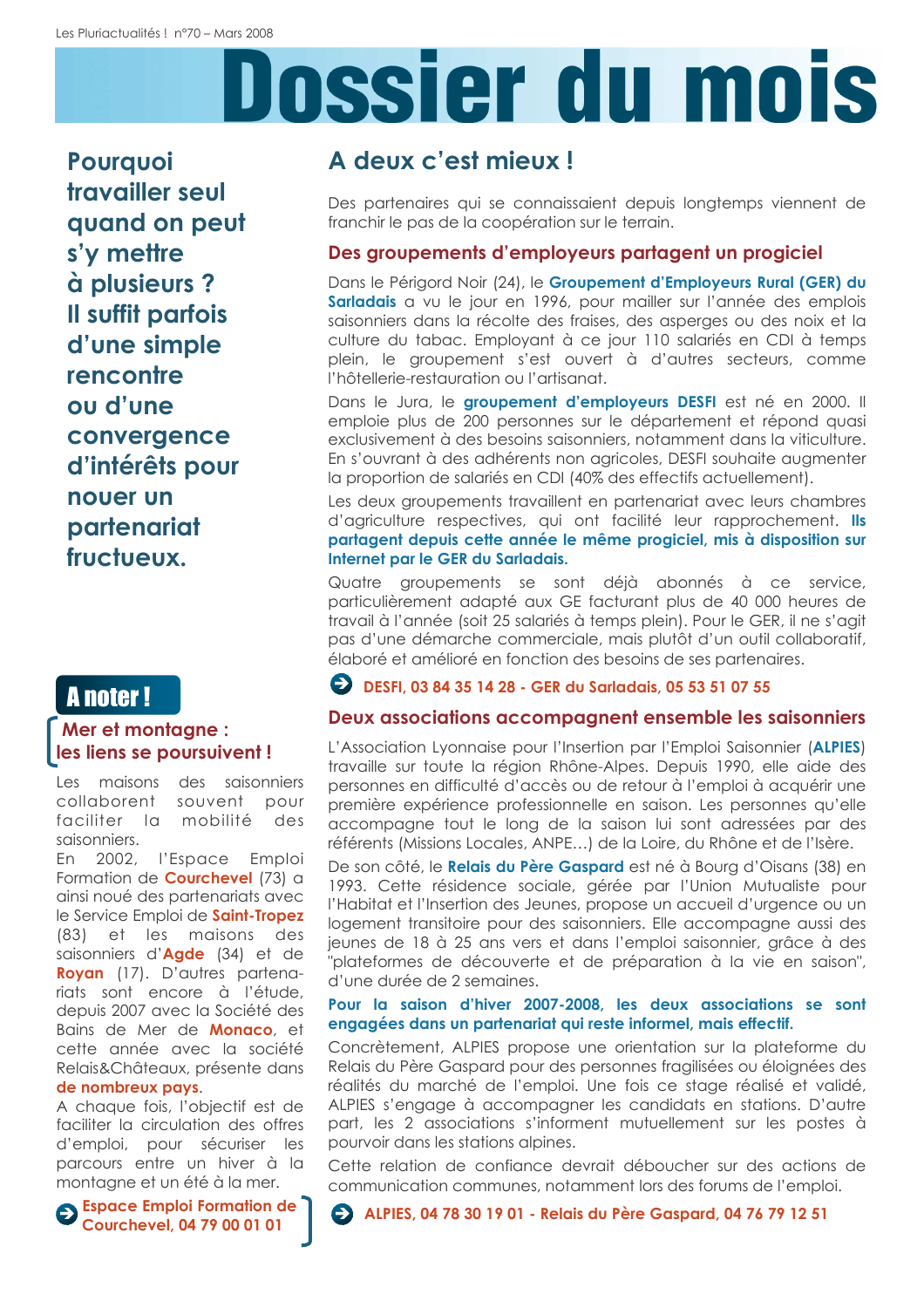#### Quand des groupements d'employeurs se mettent en réseau

Une dizaine de groupements d'employeurs multisectoriels collaborent dans le Grand Est.

Sept d'entre eux, nés entre mai 2000 et juillet 2001, sont nés d'une Action Régionale pour le Développement d'Activités Nouvelles, lancée par la Région Lorraine en 1999.

Ce creuset commun a favorisé dans les premiers temps des échanges particulièrement dynamiques : homogénéisation des procédures, circulation des candidatures, lettre d'information commune... jusqu'à l'extension du réseau en

2003 à trois aroupements de Champagne-Ardenne.

Le réseau est soutenu depuis l'origine par GEODE (88), le groupement dont l'effectif est le plus important sur la région (avec 72 salariés). Il n'a pas débouché sur une fusion, comme dans le Nord-Pas-de-Calais\*, ou sur un centre de ressources pour les GE, comme en Bretagne\*\*, mais tout simplement sur des réunions trimestrielles, qui perdurent depuis maintenant près de 8 ans.

Ces réunions organisées en fonction des disponibilités de chacun sont l'occasion d'aborder des problématiques communes ou de traiter ensemble des difficultés rencontrées par l'un ou l'autre des GE. Un réseau de solidarité, donc, qui reste très pragmatique.

#### Www.groupementemployeurs.fr (rubrique "partenaires")

\*www.alliance-emploi.org \*\*www.travailler-autrement.org

#### Un coup de pouce au covoiturage pour les saisonniers

Dans le Gard, les saisonniers agricoles qui proposent du covoiturage à leurs collègues peuvent bénéficier d'une aide financière de la part du Conseil Général.

L'opération, qui a débuté en 2004, est orchestrée par l'Association pour l'Emploi et la Formation en Agriculture dans le Gard (AFEMA 30). Son objectif n'est pas tant de lutter contre l'effet de serre que de faciliter l'accès à l'emploi saisonnier pour des personnes dépourvues de moyens de locomotion, relativement nombreuses en ville.

Le dispositif permet d'allouer chaque mois 30 euros au conducteur qui a emmené au moins deux personnes avec lui. Cette somme est versée par l'employeur, qui est remboursé par le Conseil Général via l'AFEMA.

En 2007, 7 entreprises ont participé au programme, qui a bénéficié à 390 personnes dépourvues de véhicule.

Si la subvention paraît modeste, elle semble donc suffire à encourager le covoiturage sur les exploitations employant un grand nombre de saisonniers. Il arrive d'ailleurs que des candidats à la saison interrogent leur employeur potentiel sur cette nouvelle possibilité.

Pour l'année 2008, l'AFEMA et le Conseil Général se penchent sur les possibilités d'adaptation du dispositif aux exploitations employant peu de saisonniers.

**EXAMPLE 20. 04 66 36 12 62** 

#### De nouveaux logements pour les saisonniers

Sur la Côte Basque, dans les Pyrénées Atlantiques, les acteurs institutionnels et les employeurs se mobilisent pour loger les saisonniers du tourisme.

Un groupe de travail réunit depuis juin 2005 les services de l'Etat, la Région, le Conseil Général,  $16$ communes de la côte basque, l'organisme collecteur du "1% logement" et des associations.

Une étude a dénombré 4000 saisonniers sur la côte durant l'été 2005. Or 1 saisonnier sur 4 ne souhaitait pas revenir y travailler en raison de difficultés de logement. De leur côté, plus de 3 employeurs sur 5 estimaient qu'une

#### meilleure offre de logements leur permettrait "d'être plus au CV qu'à **attentifs** l'adresse".

En 2007, la commune de Bidart a donc réhabilité un ancien hôtel et créé 14 studios meublés pour des salariés saisonniers.  $La$ commune d'Ascain prévoit quant à elle de rénover un ancien presbytère pour créer 7 logements meublés en 2008. Pour compenser le déficit lié aux périodes d'inoccupation des studios,

un droit de réservation est versé par les employeurs par l'intermédiaire de l'UMIH (Union des Métiers de l'Industrie Hôtelière), qui fait le lien entre les hôteliers et le gestionnaire des logements.

Le Conseil Général, très impliqué dans ces opérations, prévoit de créer encore une cinquantaine de logements pour la station de montagne de Gourette.

Conseil Général, 05 59 11 44 23